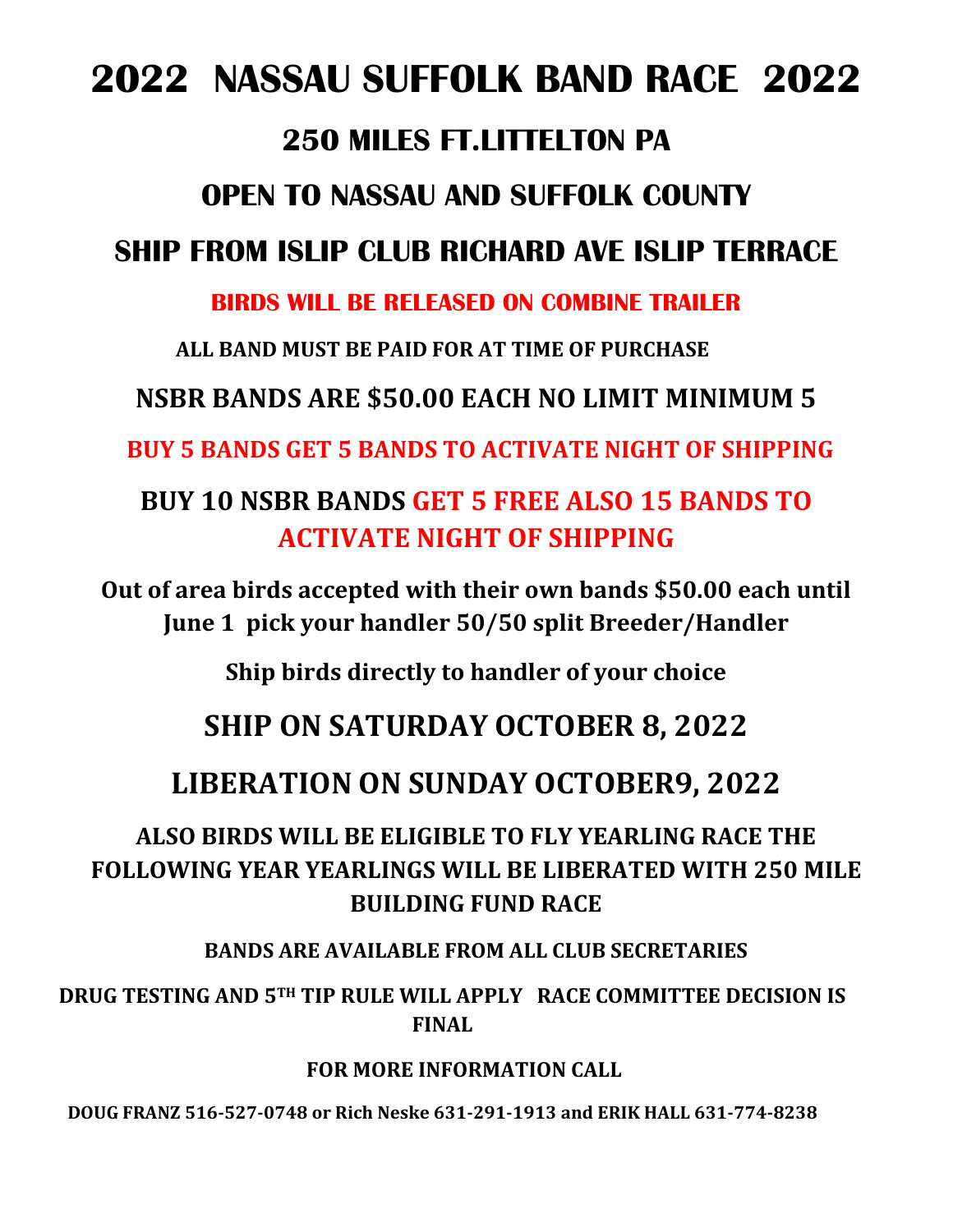### **2022**

# **ISLIP BUILDING FUND RACE 250 MILE FT.LITTLETON PA.**

**OPEN TO NASSAU AND SUFFOLK COUNTY**

### **SHIP FROM ISLIP CLUB**

**SHIP MAY 28 RELEASE MAY 29 ALONG WITH THE NSBR YEARLING RACE**

**3 BIRDS FOR \$75 (\$25 SHIPPING) OR** 

**6 BIRDS FOR \$150 (25 SHIPPING)**

### **DRUG TESTING APPLY**

**RACE COMMITTEE DECISION FINAL**

**FOR MORE INFORMATION CONTACT** 

**DOUG FRANZ 516-527-0748**

**RICH NESKE631-291-1913**

**JOE MCALLISTER 631-338-8726**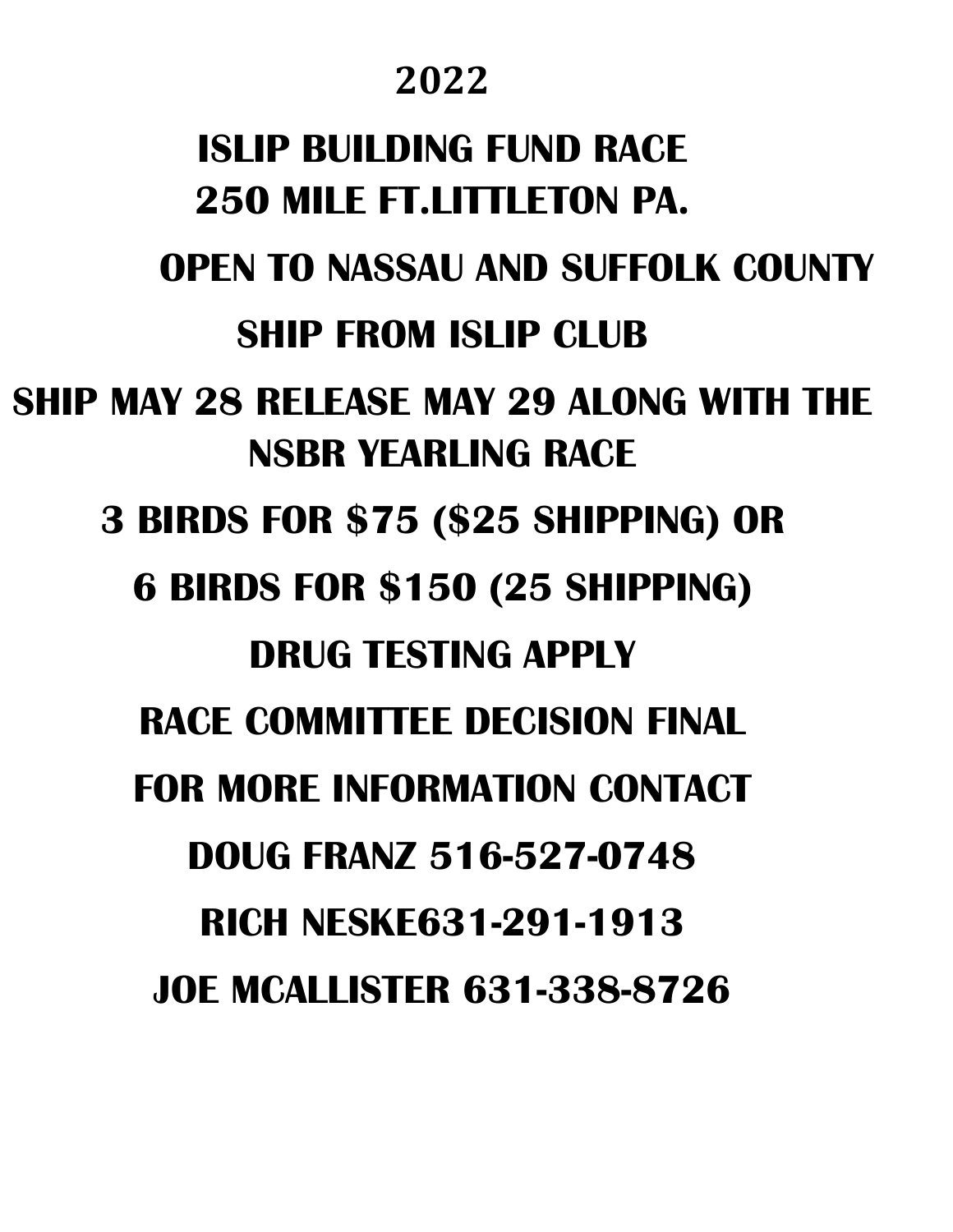### **2022**

## **THE ISLIP HOMING PIGEON CLUB OF LONG ISLAND**

### **PROUDLY PRESENT**

**OPEN TO OUT OF ARE FLYERS THE 250 MILE NASSAU SUFFOLK BAND RACE**

**ALL LOCAL BIRDS MUST BE BANDED WITH NSBR BANDS**

#### **OUT OF AREA BIRDS USE OWN BANDS**

**ALL CAPITAL PRIZES SPLIT 50/50 HANDLER /BREEDER**

**BREEDER PICKS THE HANDLER SHIP BIRDS DIRECTLY TO HANDLERS JUST LET US KNOW**

**SHIP ON OCT. 8, 2022 LIBERATION ON OCT. 9, 2022**

### **BANDS ARE \$50.00 EACH**

**ALSO ALL BIRDS WILL BE ELIGIBLE TO FLY YEARLING RACE THE FOLLOWING YEAR** 

**YEARLINGS WILL BE LIBERATED WITH 250 MILE BUILDING FUND RACE**

**DRUG TESTING WILL APPLY**

**RACE COMMITTEE DECISION IS FINAL FOR MORE INFORMATION CALL**

**DOUG FRANZ 516-527-0748 OR RICH NESKE 631-291-1913 JOE MCALLISTER 631-338-8726**

**ERIK HALL 631-774-8238**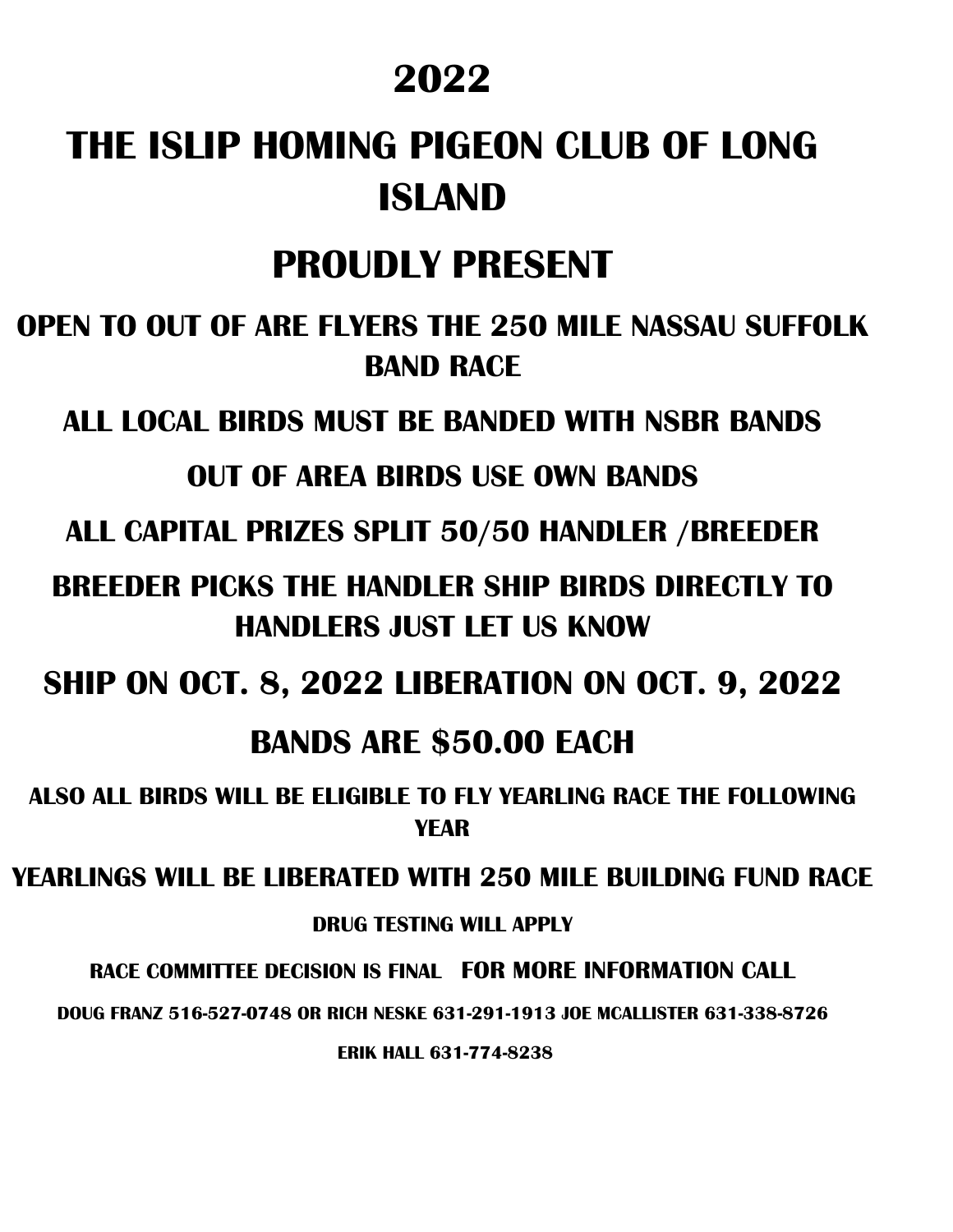# **2022**

# **THE ISLIP HOMING PIGEON CLUB OF LONG ISLAND**

### **PROUDLY PRESENT**

### **THE NSBR YEARLING RACE**

**SHIP FROM ISLIP HOMING PIGFON CLUB** 

**SHIP FRI MAY 28 RELEASE SAT MAY 29 ALONG WITH**

**BUILDING FUND RACE**

**BIRDS THAT WERE NOT RACED IN NSBR RACE CAN NOW BE ACTIVATED FOR \$25.00 AND ALSO \$5.00 SHIPPING \$2.00 WILL GO TOWARDS CAPITAL PRIZES**

## **DRUG TESTING APPLY**

## **RACE COMMITTEE DECISION FINAL**

## **FOR MORE INFORMATION CONTACT**

### **DOUG FRANZ 516-527-0748**

### **RICH NESKE631-291-1913**

**JOE MCALLISTER 631-338-8726**